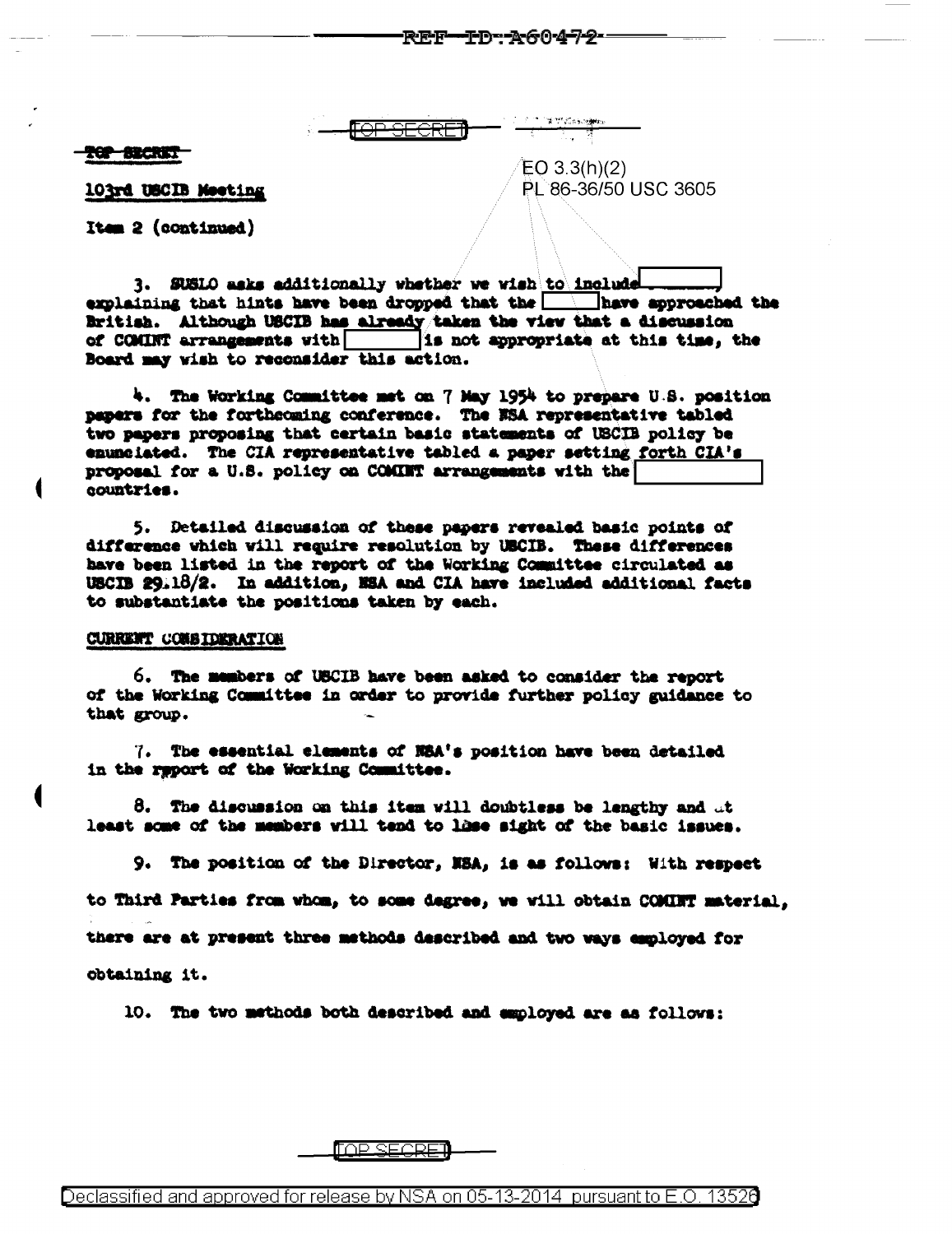LAP LAT THREE

### TOP BECKET

į

EO 3.3(h)(2) PL 86-36/50 USC 3605

103rd USCIB Meeting

**Ttem 2 (continued)** 

I. We get COMINT material under arrangements which are completely egvert in nature. When this is done, normally non-COMINT rules prevail and the collateral provisions of the UKUSA Agreement prevail with respect to exchange and use of such COMINT.

II. By virtue of contacts with foreign governmental officials, not acting as private individuals, we get COMINT material in return for cash, equipment and, on occasion, limited technical information. This type of arrangement is governed by Appendix P of UKUSA and paras, 4 and 5 in particular apply.

11. Then there is the third method for obtaining COMRTT meterial, a mathod described but not employed (This method has been approved for

but not yet implemented):

III. This method establishes an arrangement with a foreign gevernment, through an official not acting as a private individual, designed to obtain OCHINT material in return for payment in kind providing technical material going beyond the limits of para. 5 of Appendix P.

12. With respect to Mathod II above, we feel such should be conducted by a USCIB member other than NSA; that the relations should be held as rigidly as possible within the terms of para, 4 of Appendix P, with the least possible evoking of para. 5. We don't wish to further relax these rules because that would only lead to an unvorkable variety of rules for a variety of nations.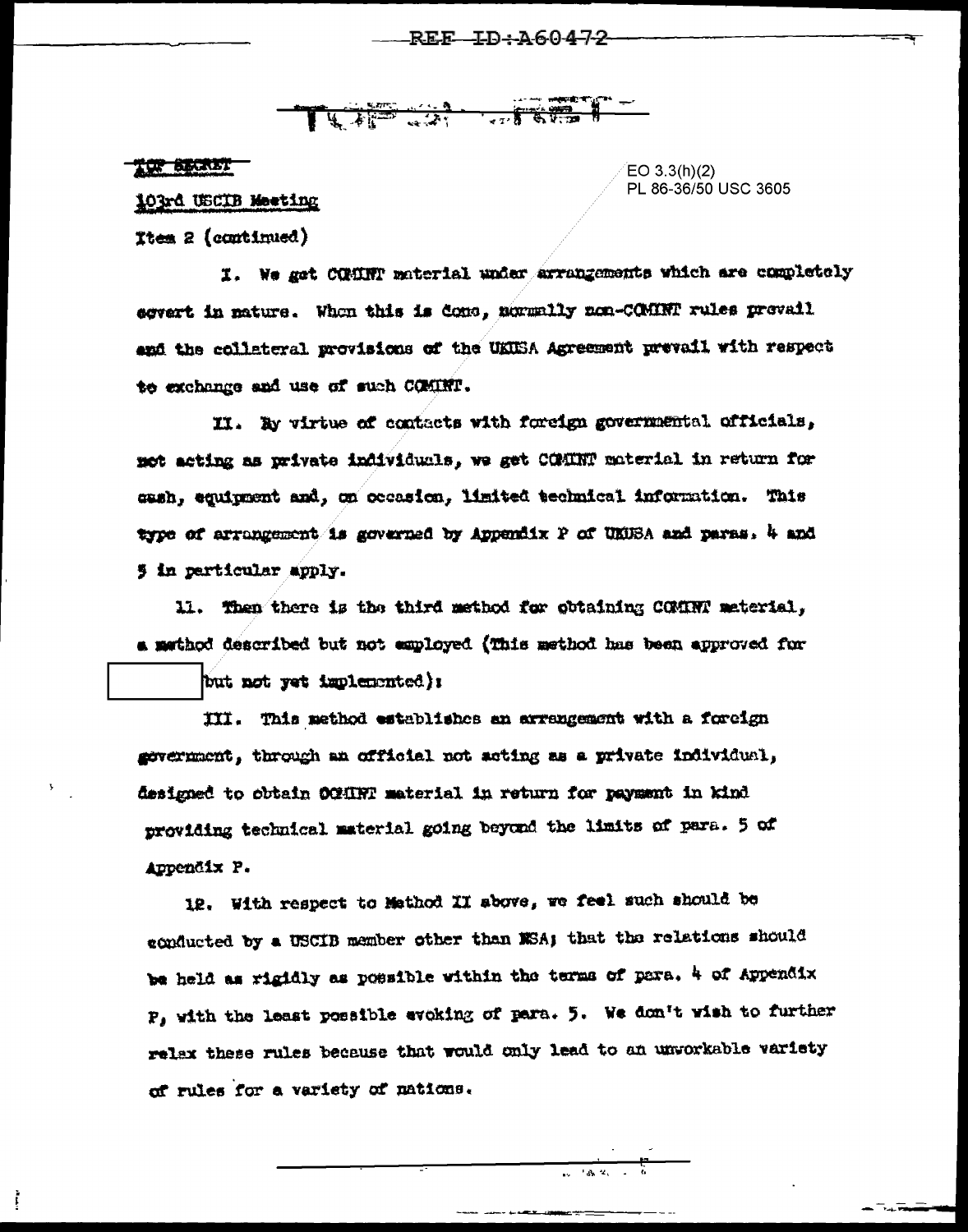#### TOP SECRET

 $EO 3.3(h)(2)$ PL 86-36/50 USC 3605

 $\frac{1}{2}$ 

**NE DONE WILD AND IN THE** 

### 103rd USCIB Moeting

**Ttem 2 (continued)** 

13. With respect to Method III above (provided for but not employed). This Nethod is provided for by para. 6 of Appendix P. It is the MSA view that the time has come for us to attempt to make COMINT arrangements with the within the terms of para. 6. If this is done, and because of the technical nature of the exchange of COMINT materials, we feel that NSA is the one member of USCIB uniquely gunlified to monitor this type of operating and insure that Board policy is observed.

**REF ID: A60472** 

**STAR START** 

## **RECOMMENDATION**

14. We want USCIB to agree in principle that the U.S. is ready to anter into COMINT collaboration with the  $15a$ detailed investigation by the working group supports such a step. The investigation would be based on the following criteria:

a. the country must have a COMINT organization of sufficient exametence to warrant collaboration on technical problems.

b. there would be no objection from the standpoint of security of the nation involved.

**4.** there are no political objections to such collaboration that would invalidate it.

d. such collaboration could be expected to produce additional COMINT material, improve its quality and expedite the receipt of such material.